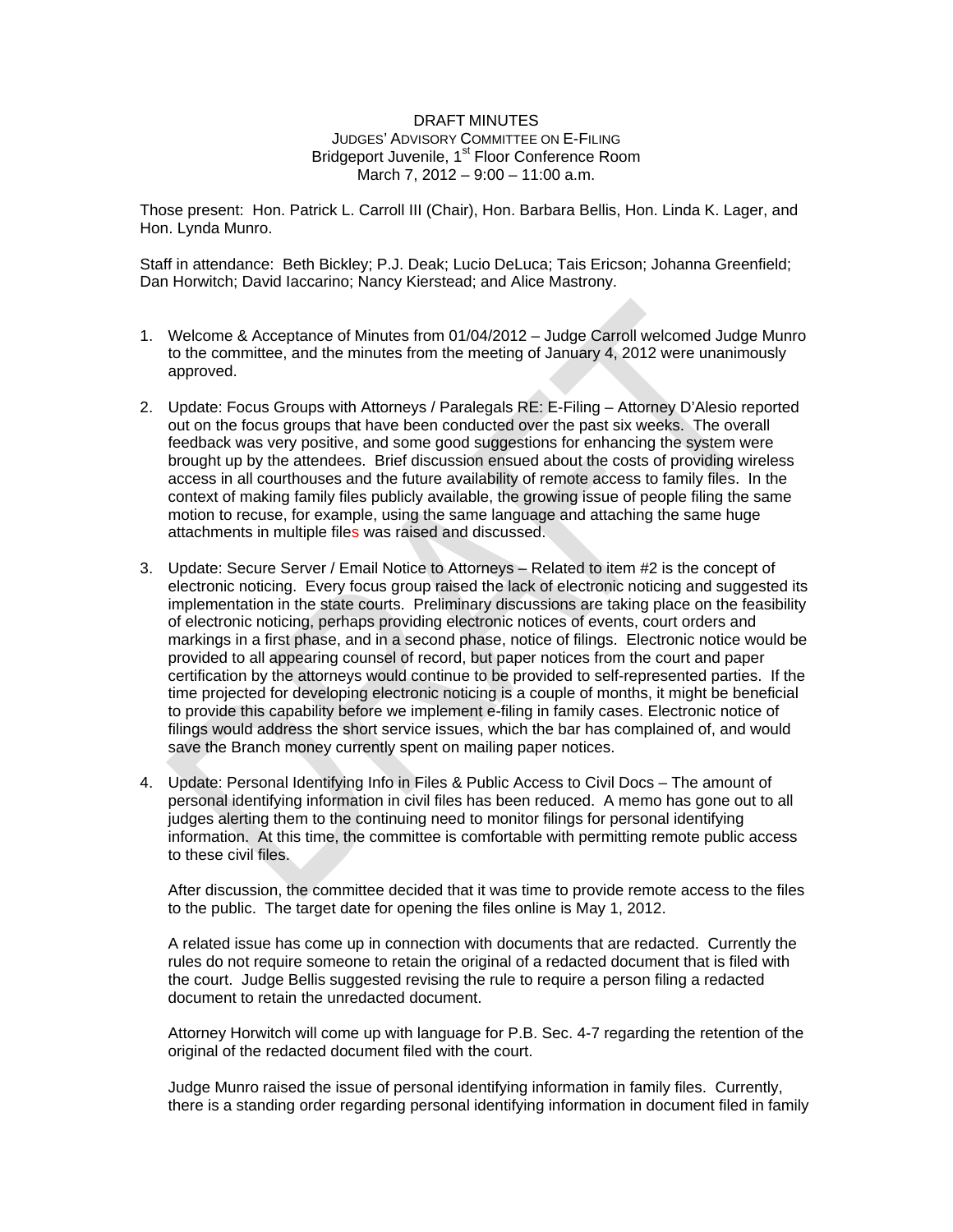cases, but the rule and the standing order together are creating some confusion. It is probably time to figure out the best way to handle this issue in family cases. Judge Munro will talk to the family judges and Chief Family Support Magistrate Sosnoff Baird to identify some judges who are interested in working on this issue in order to form a work group that would include representation from other interested agencies (i.e., DSS and SES).

- 5. Personal Identifying Information in Decisions and Orders see discussion above
- 6. 4.0+ Issue: Transfer of Paperless Files From Civil to Juvenile Cases that begin as civil cases sometimes must be transferred to juvenile court. When files were on paper, the Court would remove the documents and send the file to the juvenile court. In an electronic world, the documents remain accessible after the transfer, and someone could still file in the case. The BPAs proposed that once particular legend codes are entered on a case, the case detail should no longer be viewable and the case should not be available for e-filing on the attorney site. The message displayed would simply say that the case is not available. This proposal makes sense when a case is transferred to juvenile, but it should not apply to cases transferred to federal court. When a case is transferred to federal court, the case detail information would remain.
- 7. 4.0 Short Calendar Clearer Notice & Elimination of full-page insert With the release of 4.0, self-represented parties will receive an individual notice of the short calendar, containing only the matters that they have on the calendar. One side of the notice contains the information about the date, time, location and matters to be heard; the second side contains information that was part of the notice section of the old calendars. The old calendar notice and the one-page flyer that accompanied the calendar have been shortened, simplified and combined. The separate flyer will no longer be sent out.
- 8. 4.0 Release Update: Edison & E-Filing Edison work is virtually completed, and testing is scheduled for later this month for caseflow people and data terminal people. In April, P.J. is planning to a short calendar prep testing session. The conversion process from the old system to the new system was successfully tested. CATER has driven noticing and short calendar for the last 40 – 43 years. The release on June 25, 2012 takes us out of old environment and provides more flexibility. Training sessions are planned so that essential staff will be trained in the three weeks in June, while less critical staff will be trained in the beginning of July. The loss of the Meriden facility has hurt us.

P.J. reviewed the arrangements for the week of July  $4<sup>th</sup>$ : no short calendars will be scheduled during that week, but family support magistrate calendars will print except that courts that would normally have magistrate calendars on July  $4<sup>th</sup>$  will not move those calendars to another day that week. Edison can still be used as a mechanism for write-ins so if something has to be heard, it can be handled off the printed calendar. P.J. will send Judge Munro an outline of the proposal, and Judge Bellis will send an initial notice to the judges that no calendars will take place that week. Subsequent notices will go out as the date gets closer.

The next release in the fall involves self-represented parties, and a discussion will have to take place about the role the court service centers might play in the ongoing training of the self-represented parties. P.J. will meet with Krista Hess and Alice Mastrony.

9. 4.1 - Edison - 120 Day Decision Reminder in JOE-Q – P.J. and Judge Bellis have been working to develop a tool for judges to use to track of their 120-day deadlines. It will be available later this summer, after the 4.0 release. Judge Munro asked about the possibility of using Edison to track appellate motions (e.g., articulations and motions for review). Judge Bellis said that when the papers are processed electronically, it is a simple matter to track those papers. Standards would need to be developed for whoever does the processing.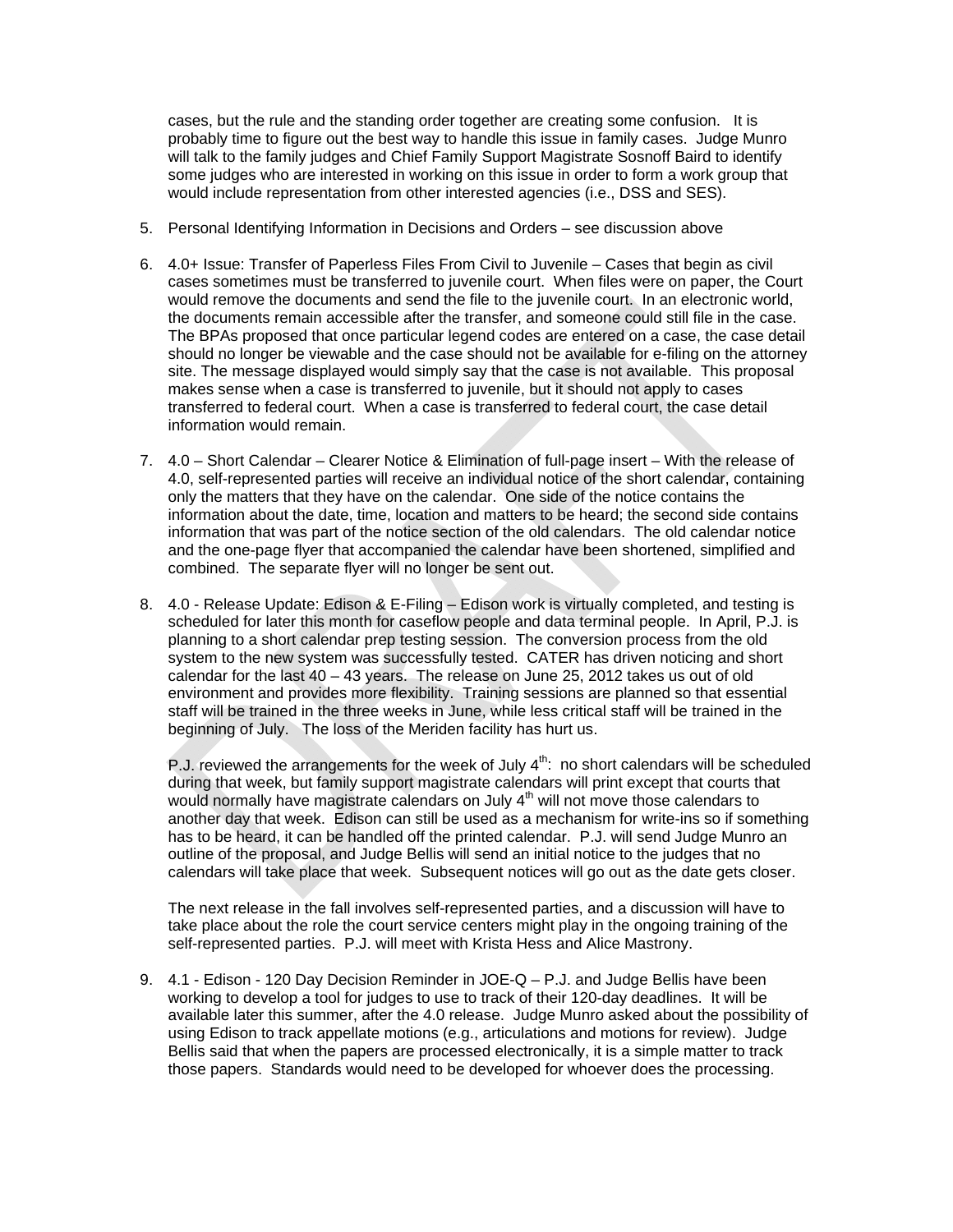- 10. 4.1 Edison Use of "By The Clerk" Juris Number on Electronic Orders P.J. reported that the BPAs had looked at ways to clarify the signature when an order was entered "by the clerk." To address concerns raised, the proposal is to have the "processed by" name on the JOEQ PDF default to the name of the person logged in, and not be editable by the user. If the "processed by" field is blank, and the order is opened by a clerk for editing, the name of that clerk should be placed in that field, and the field should not be editable. A policy should be established and circulated that prohibits anyone other then the logged-in user from processing transactions under the user name. These items will be implemented as part of the 4.0 release or shortly thereafter.
- 11. 4.1 Edison Use of Generic Docket by TSR (Tolland Habeas) –Edison provides the option of entering information that is not case-related. For example, in a small unified court like Tolland, which uses a unified calendar, Edison allows the entry of non-case related items. Judge Bellis asked about the possibility of expanding the availability of this option, for example, to allow the entry of mediations so that they would show up in the daily docket. Currently, that type of information appears in the notes section in Edison. Providing this capability now is not feasible, but it would be possible to deliver this capability in late December.
- 12. Motions To Seal Or Close Proposed Practice Book Revision Attorney Horwitch reported that after last meeting, he circulated some proposed revisions, but ultimately, the decision was to design the system to mirror civil but not to change the rule.
- 13. PDF-A Document File Format Beth Bickley provided information about the new PDF-A format, which is becoming the new standard for PDF documents because it is a format that can be retained and viewed for a longer time. In a PDF-A document, the formatting of the document, including a font is incorporated into the document. IT is looking at PDF-A, and determining what to recommend as the standard going forward. Currently, we have about 5 million PDF documents, and conversion services that exist now are not that good – the error rate was approximately 5% of the documents converted contained errors. Consequently, there is a risk that documents converted will not be rendered accurately. The committee decided that conversion of any existing PDF documents should wait until conversion programs are more reliable. Atty. Horwitch also pointed out that the PDF-A documents cannot be "locked down" like PDF documents can. IT will look further into PDF-A. It was suggested that any new PDF-A standard for attorney filings should be in place prior to the family release. If the Branch moves to PDF-A going forward, it will impact scanning and JOE-Q documents so the Edison Team will need to know about the decision.

The issue of requiring OCR for documents filed with the court was raised. OCR'd documents require much more storage space, but they do provide judges and others with the ability to search documents and copy and paste from documents. No decision was made on this requirement going forward.

The committee also talked about documents with imbedded hyperlinks or attachments, and whether links and attachments should be permitted. Attachments can carry viruses, and a hyperlink can change over time so that the page to which it once pointed may no longer exist, or may be an entirely different page. Also, a document with an attachment will not accurately reflect the number of pages in the document. A filer can eliminate attachments by bookmarking the location within the document.

After discussion, the committee decided that links would not be permitted in documents filed with the court. Beth Bickley will check with IT to determine what is involved in terms of time in getting the system to recognize these filings, providing an error message, and blocking the filing. She will report back to the committee.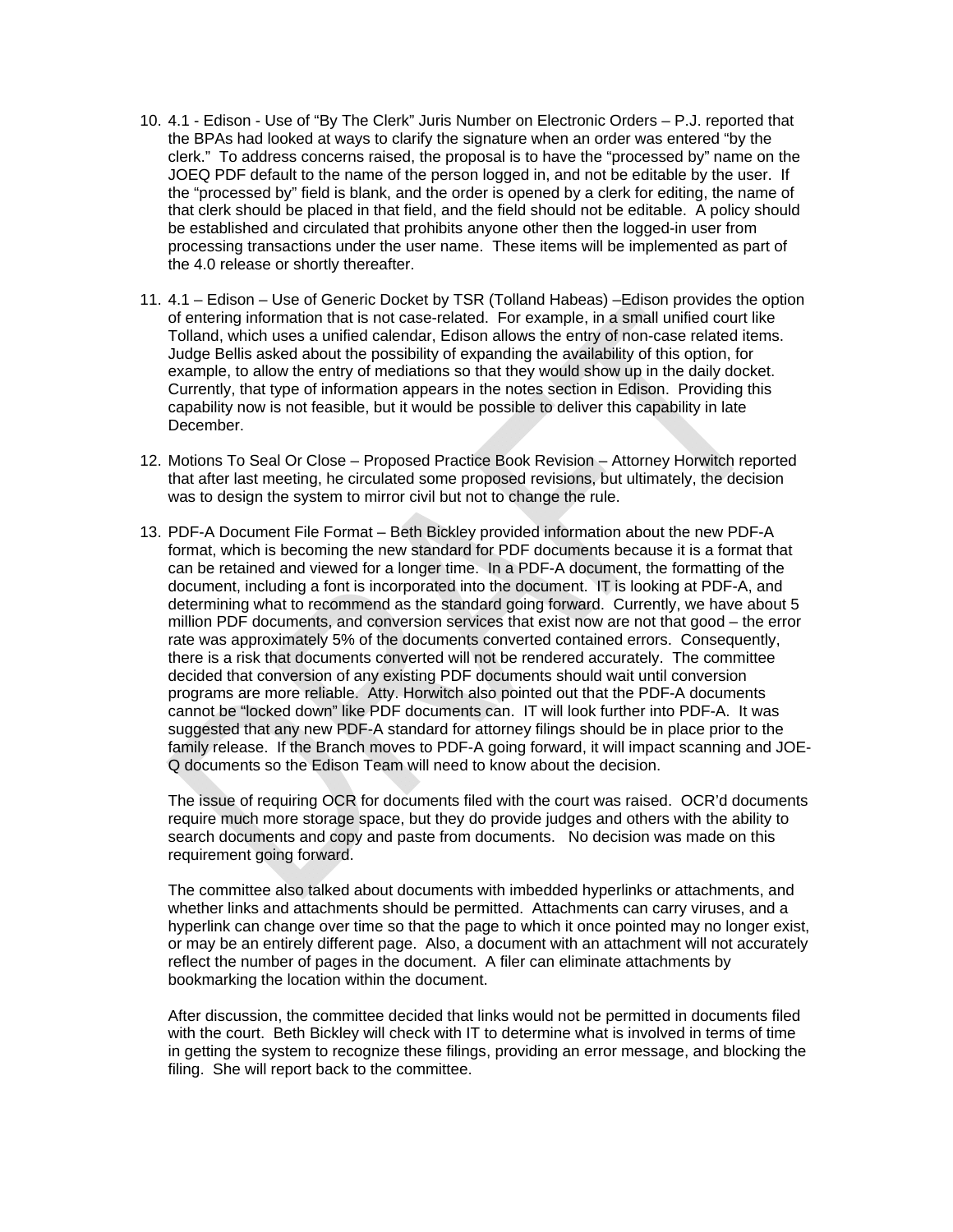- 14. Post-4.0 New Case Type Codes Judge Berger asked about the feasibility of adding case type codes. Currently, in CATER, a limited number of case types exist. P.J. said it should be simple to a case type code that just behaves like all the others once we are off CATER. Additional case type codes would be helpful in family as well as in civil. Judge Munro asked about the feasibility of transitioning to a different case type code post judgment. That type of change might negatively impact statistics on family cases.
- 15. Judge Access To Juvenile Shared Calendars In Edison Steps will be taken in the future (post-4.0) to provide any judge, whether assigned to juvenile or not, with access to juvenile calendars.
- 16. Update: Judges And Video Conferencing No issue of problems to report.
- 17. Pre-6.0 Update: Family Templates in Edison Work is ongoing in developing templates for judges' use in family cases. Discussion ensued on how to make the family templates available to the family judges in Edison so they could become accustomed to using them, and gain the benefit of the templates now. After discussion, P.J. said that it would be possible to put the family templates into each individual family judge's template file for now, so they would have access without adding the family templates to the existing civil global templates. Once Judge Munro has the templates for family set, she will provide P.J. with the names of the judges who will need the templates uploaded to their templates, and it will be taken care centrally.

The option could be available as soon as this fall in Edison to view and import global templates from three separate categories: civil, family and family support magistrates.

18. 6.0 - Report Back: Family Issues For Discussion – Two issues came up for discussion. The first is the number of improperly-filed attachments to pleadings. Once a document is filed electronically, what happens when a motion to expunge is filed and granted, resulting in an order to remove something from the filing? A brief discussion ensued on the use of 11-20B by the court to seal a document and require the filing a redacted document. A second issue is the high volume of documents that are filed in the court on the day of a calendar, such as financial affidavits and appearances. How will those documents be handled? A third issue concerns fee waiver applications. These documents need to be in the file. Will they be scanned in? Fee waivers are scanned in to civil files.

Attorney Horwitch will look into the fee waiver question and report back to the committee.

- 19. 6.0 Update: Clerk Electronic Signatures & Editing/Appending E-Docs Both this agenda item and the following agenda item have been assigned to two smaller work groups which will be meeting next week.
- 20. 6.0 Update: Hybrid Files in Family when Family Becomes Paperless See above, #19.
- 21. 6.0 Update: Family Equipment Needs & Family File Analysis Lucio DeLuca reported that all family courtrooms have been wired and the benches in the courtrooms have the appropriate "holes" drilled. The installation of the family bench PCs is underway, and it should be completed around the beginning of July.

P.J. Deak reported that data had been collected on about 400 family files, and the results show that when family becomes paperless, it looks as though we will have approximately 50% more documents than we have now. Even more significantly, the volume of scanning will be four times greater than it is today. Although it will be worth it in the long run, there will be a time and hardware investment up front in order to handle the increased volume. The high volume of paper filings in the courtroom will also increase the volume of scanning. A